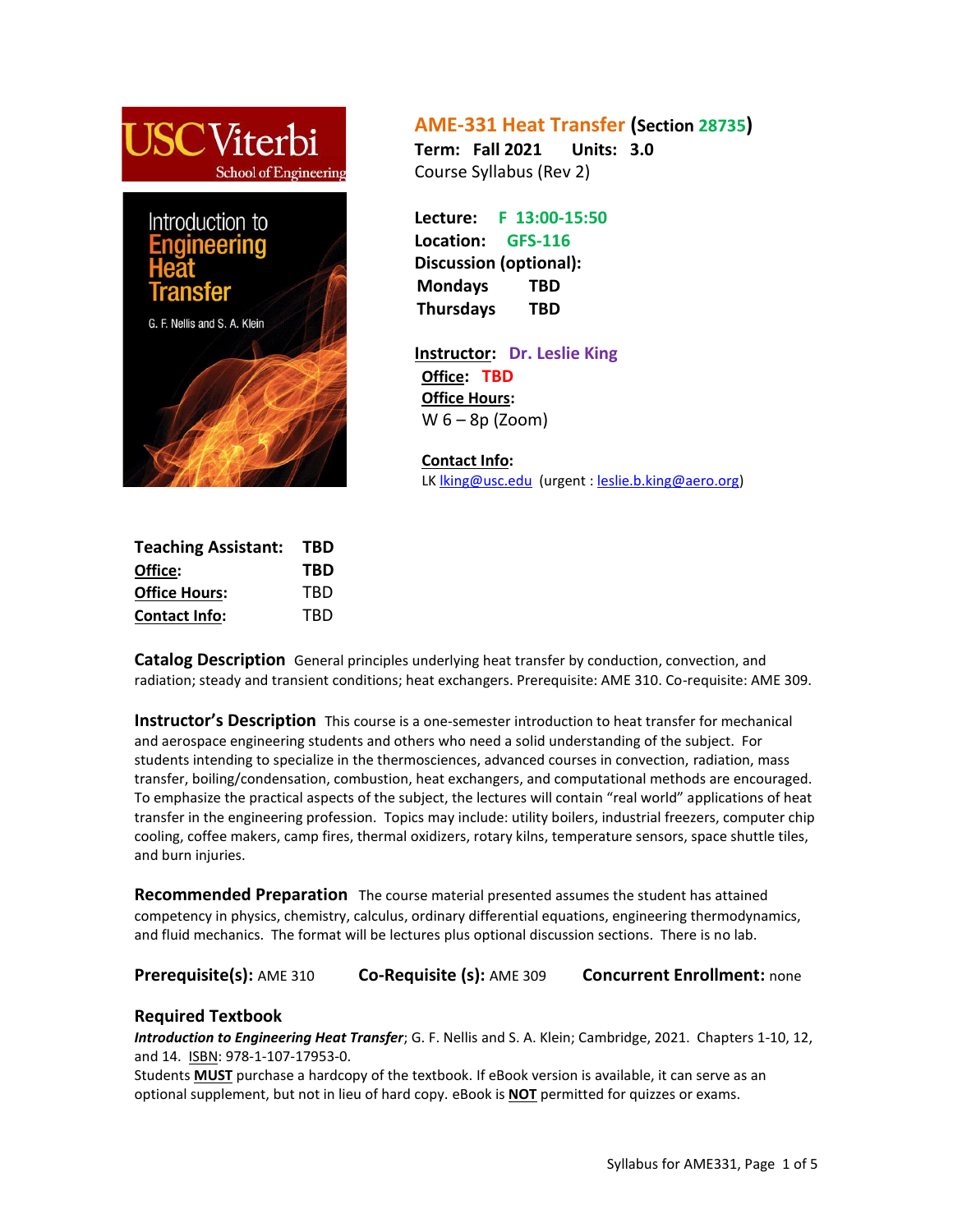### **Course Notes**

Grading: Students earn points (1000 possible) by successfully completing the following assignments:

- Homework 240 (approximately 1 per week, graded)
- Quizzes 60 (2 per semester, 30 each)
- Midterm Exam 300 (2 per semester)
- Final Exam 300 (1)
- Design Project 100 (1)
- EES Problems 36 extra credit (Cengel textbook, 1 per HW assignment)

Final grades are based on absolute scores and calibrated against a normal distribution to ensure fairest treatment for each student. See course schedule for reading and homework assignments.

A (920+), A- (880+) (mastered essentially all the material) B+ (850+), B (820+), B- (780+) (mastered the majority of the material)  $C+$  (750+),  $C$  (720+),  $C-$  (680+) (understood a moderate amount of the material) D+ (650+), D (600+) (only grasped minimum content; consider re-taking course) F (599 and below) (failed to grasp the material; must re-take course)

## **Technological Proficiency and Hardware/Software Required**

Because exams and quizzes are **open-book**, open-note but closed-smartphone, closed-laptop, students are expected to bring and use a **hand calculator** on quizzes and exams. Accessing computers/internet (including eBook version of textbook) is **not** allowed during any quiz or exam. Approximately 12 extra credit problems (3 points each) will require use of a mathematical software application (e.g, EES, Matlab, Mathcad, Mathematica, or Excel) to obtain the final solution. Students are expected to provide their own software and submit printouts with their XC assignment(s).

### **Homework Submission Policy**

See Class Schedule (posted on Blackboard) for assigned problems and due dates. (HW is due most Fridays) HW is LATE if not received by instructor at the end of class (no grace period provided).

- 25% penalty if 1 to 24 hours late
- 50% penalty if 25 to 48 hours late
- 75% penalty if 49 or more hours late
- Solutions are posted on Blackboard after 2nd day

Regular HW must be submitted as hardcopy, in class or electronically (as PDF) if student cannot attend class. Never leave hard copy in instructor office! It may get lost and it will always be marked 3 days late. Late HW may be submitted electronically via email (with email datestamp).

Late credit will be given for homework submitted up to the last day of class (Friday, December 3, 2021)

## **Additional Policies**

Students should inform the instructor in advance if they are unable able to sit for a quiz or exam due to illness or unavoidable schedule conflict. Permission to sit for a make-up exam is solely at the discretion of the instructor. Students must take the final exam on the assigned date – no exceptions.

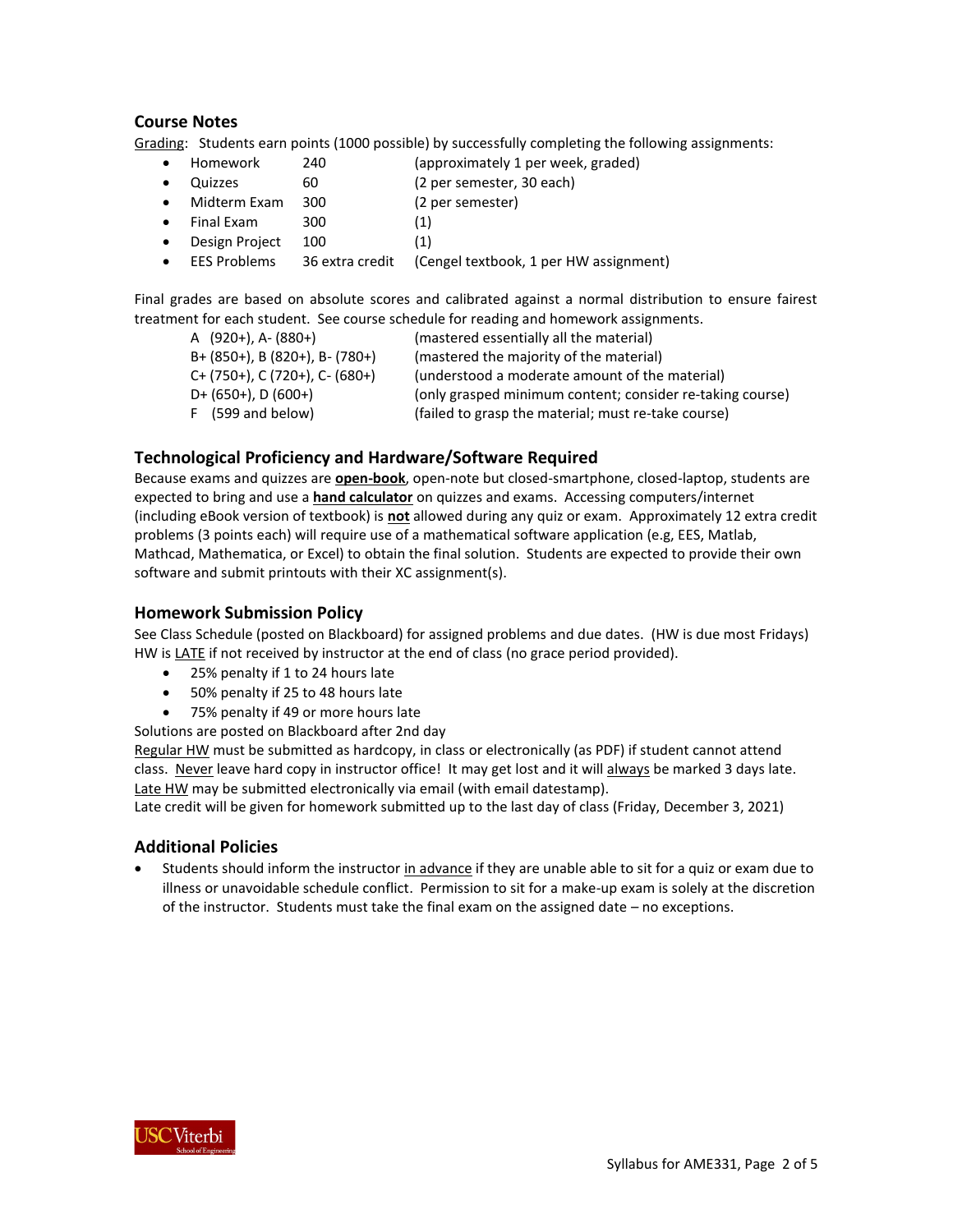# **Learning Objectives**

Students should be able to demonstrate their understanding of each concept, law, or method enumerated below on one (or more) of the following assignment/exam types: HW, Quiz, MT, Final, or Project:

- 1. Week #1
	- a. 1st & 2nd Law
	- b. Temperature as Driving Force for Heat Transfer
	- c. Heat Flux
	- d. Properties of Solids (e.g.,  $\rho$ ,  $c_p$ ,  $k$ )
	- e. Fourier's Law
	- f. Newton's Law of Cooling
	- g. Properties of fluids and flows (e.g.,  $V$ ,  $\mu$ ,  $\rho$ ,  $h$ )
	- h. Stefan Boltzmann Law
	- i. Radiative Properties of Surfaces (e.g.,  $\varepsilon$ ,  $F_{12}$ )
- 2. Week #2
	- a. 1-D Energy Equation for Conduction
	- b. Conduction in Plane Wall
	- c. Heat Generation
	- d. Heat Storage
	- e. Differential Formulation of First Law (x,y,z)
	- f. Boundary Conditions for Differential Equations.
- 3. Week #3
	- a. Poisson Eq., Laplace Eq., Diffusion Eq.
	- b. Cylindrical, Spherical Coordinate Systems
	- c. Six Types of Boundary Conditions
	- d. Formulating/Solving Conduction Problems
	- e. Mathematics of Heat Generation
- 4. Week #4
	- a. Heat Generation Problem Solutions
	- b. Mathematicas of Variable Thermal Conductivity
	- c. Electric Circuit Analogy
	- d. Thermal Resistance Network
	- e. Sum of Resistances
	- f. Overall Heat Transfer Coeff
	- g. Thermal Contact Resistance
- 5. Week #5
	- a. 1-D Conduction/Convection Systems
	- b. Fin Equation
	- c. Fin Efficiency, Effectiveness
	- d. Shape Factor for 2D Conduction
	- e. 2D Conductdion (Separation of Variables)
- 6. Week #6
	- a. Lumped capacitance Biot No.
	- b. Distributed capacitance Fourier No.
	- c. Heisler charts
- 7. Week #7
	- a. Transient Q, Semi-Infinite Solids
	- b. Self-similarity method
	- c. Error function, Complementary Error function
	- d. Finite Difference Method for 1D Geometries
	- e. Finite Difference Method for 2D Geometries
	- f. Finite Diff Method for 1st 2nd Derivatives
	- g. Source Terms, Transients, Boundary Conditions
- 8. Week #8
	- a. Mass, Momentum, Energy Conservation
	- b. Fluid Properties

SCViterbi

- c. Boundary Layer Thickness
- d. Blasius vs Cubic Solution for Velocity Profile in BL
- e. Thermal BL
- 9. Week #9
	- a. Prandtl Number and Thermal BL
	- b. Reynolds-Colburn Analogy
	- c. External BL (Drag, Wake)
	- d. Film Temperature
	- e. Heat transfer coefficient
	- f. Stanton, Nusselt Numbers
	- g. Cylinders, spheres (McAdams, Churchill, etc.)
	- h. Drag coefficient
- 10. Week #10
	- a. Laminar Tube Flow Velocity Profile
	- b. Laminar Tube Flow Entry Length, Graetz Number
	- c. Fully Developed Laminar Tube Flow
	- d. Friction Factor, Nusselt Number
	- e. Bulk and Bulk-Mean Temperatures
	- f. Hydraulic Diameter
	- g. Boundary Conditions Constant T, Constant q"
	- h. Log Mean Temperature Difference
	- i. Turbulent Q (Dittus-Boelter, Petukhov)
	- j. Moody Chart for friction factor
- 11. Week #11
	- a. Natural Convection, Buoyancy Forces
	- b. Volume Coefficient of Expansion
	- c. Momentum Equation
- 12. Week #12
	- a. Grashof Number, Rayleigh Number
	- b. Other geometries (inclined plate, cylinders)
	- c. Thermal, Momemtum BL
	- d. Overall Heat Transfer Coefficient
	- e. LMTD Method for Heat Exchangers
- f. Fouling
- 13. Week #13
	- a. Parallel, Counterflow, Crossflow, Mixed, Unmixed

Syllabus for AME331, Page 3 of 5

- b. Effectiveness-NTU method for Heat Exchangers
- c. Cmin, Cmax, NTU
- d. Radiation Fundamentals, Planck's Law
- e. Wien's Displacement Law
- f. Gray bodies, Emissivity, Absorptivity

f. Thermal Radiation Resistance Networks

14. Week #14

15. Week #15

- a. Intensity, Steradians
- b. Radiant Exchange Equation
- c. View Factor derivation
- d. View Factor algebra e. Radiosity, Irradiation

a. Radiation Shields b. Thermocouple Error c. Solar Radiation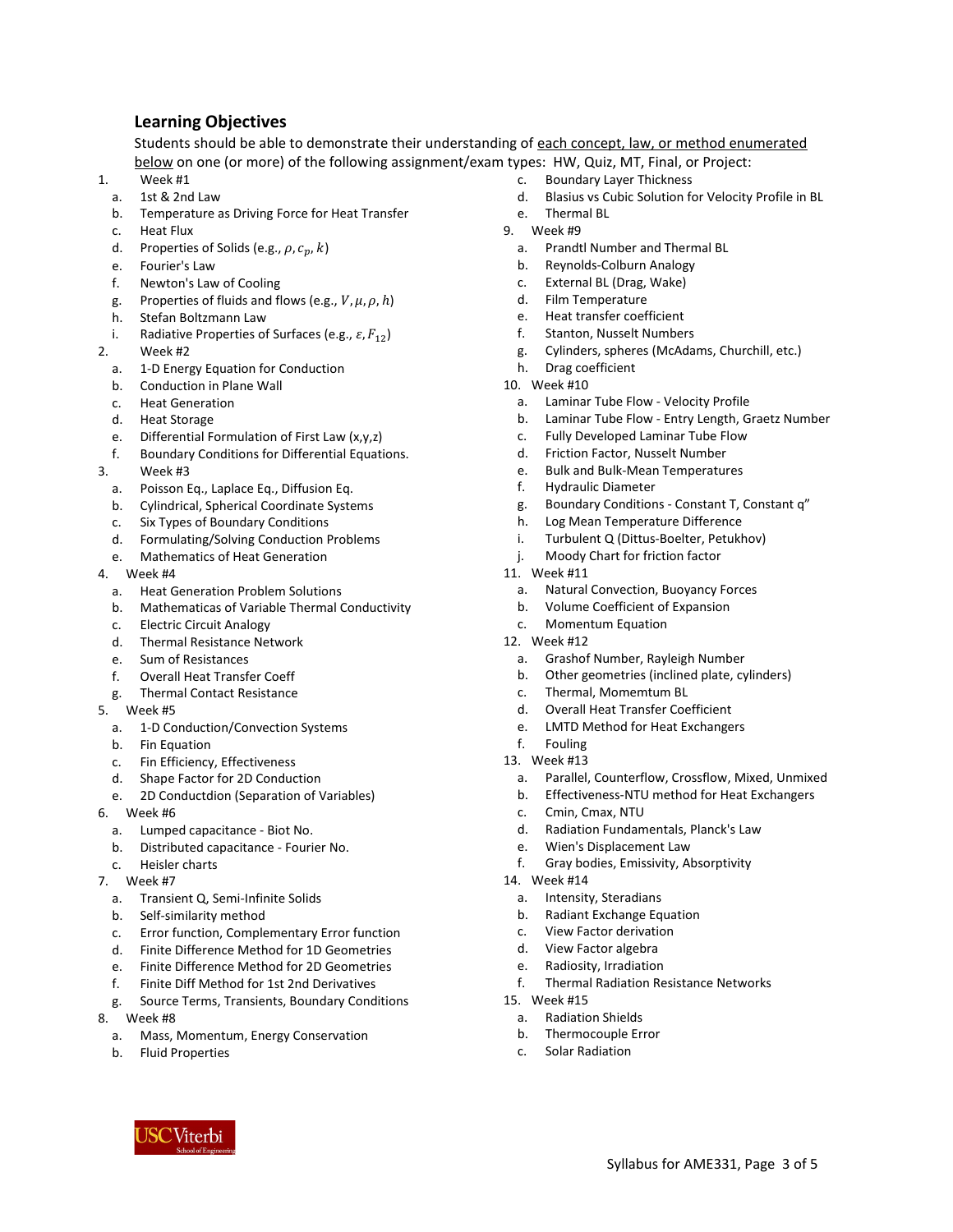### **Academic Conduct**

Plagiarism – presenting someone else's ideas as your own, either verbatim or recast in your own words – is a serious academic offense with serious consequences. Please familiarize yourself with the discussion of plagiarism in *SCampus* in Section 11, *Behavior Violating University Standards* [https://scampus.usc.edu/1100-behavior-violating-university-standards-and-appropriate](https://scampus.usc.edu/1100-behavior-violating-university-standards-and-appropriate-sanctions/)[sanctions.](https://scampus.usc.edu/1100-behavior-violating-university-standards-and-appropriate-sanctions/) Other forms of academic dishonesty are equally unacceptable. See additional information in *SCampus* and university policies on scientific misconduct, [http://policy.usc.edu/scientific-misconduct.](http://policy.usc.edu/scientific-misconduct/)

Discrimination, sexual assault, and harassment are not tolerated by the university. You are encouraged to report any incidents to the *Office of Equity and Diversity* [http://equity.usc.edu](http://equity.usc.edu/) or to the *Department of Public Safety* [http://capsnet.usc.edu/department/department-public](http://capsnet.usc.edu/department/department-public-safety/online-forms/contact-us)[safety/online-forms/contact-us.](http://capsnet.usc.edu/department/department-public-safety/online-forms/contact-us) This is important for the safety of the whole USC community. Another member of the university community – such as a friend, classmate, advisor, or faculty member – can help initiate the report, or can initiate the report on behalf of another person. *The Center for Women and Men* http://www.usc.edu/student-affairs/cwm/ provides 24/7 confidential support, and the sexual assault resource center webpage [http://sarc.usc.edu](http://sarc.usc.edu/) describes reporting options and other resources.

#### **Support Systems**

A number of USC's schools provide support for students who need help with scholarly writing. Check with your advisor or program staff to find out more. Students whose primary language is not English should check with the *American Language Institute* [http://dornsife.usc.edu/ali,](http://dornsife.usc.edu/ali) which sponsors courses and workshops specifically for international graduate students. *The Office of Disability Services and Programs* 

[http://sait.usc.edu/academicsupport/centerprograms/dsp/home\\_index.html](http://sait.usc.edu/academicsupport/centerprograms/dsp/home_index.html) provides certification for students with disabilities and helps arrange the relevant accommodations. If an officially declared emergency makes travel to campus infeasible, *USC Emergency Information [http://emergency.usc.edu](http://emergency.usc.edu/)* will provide safety and other updates, including ways in which instruction will be continued by means of blackboard, teleconferencing, and other technology.